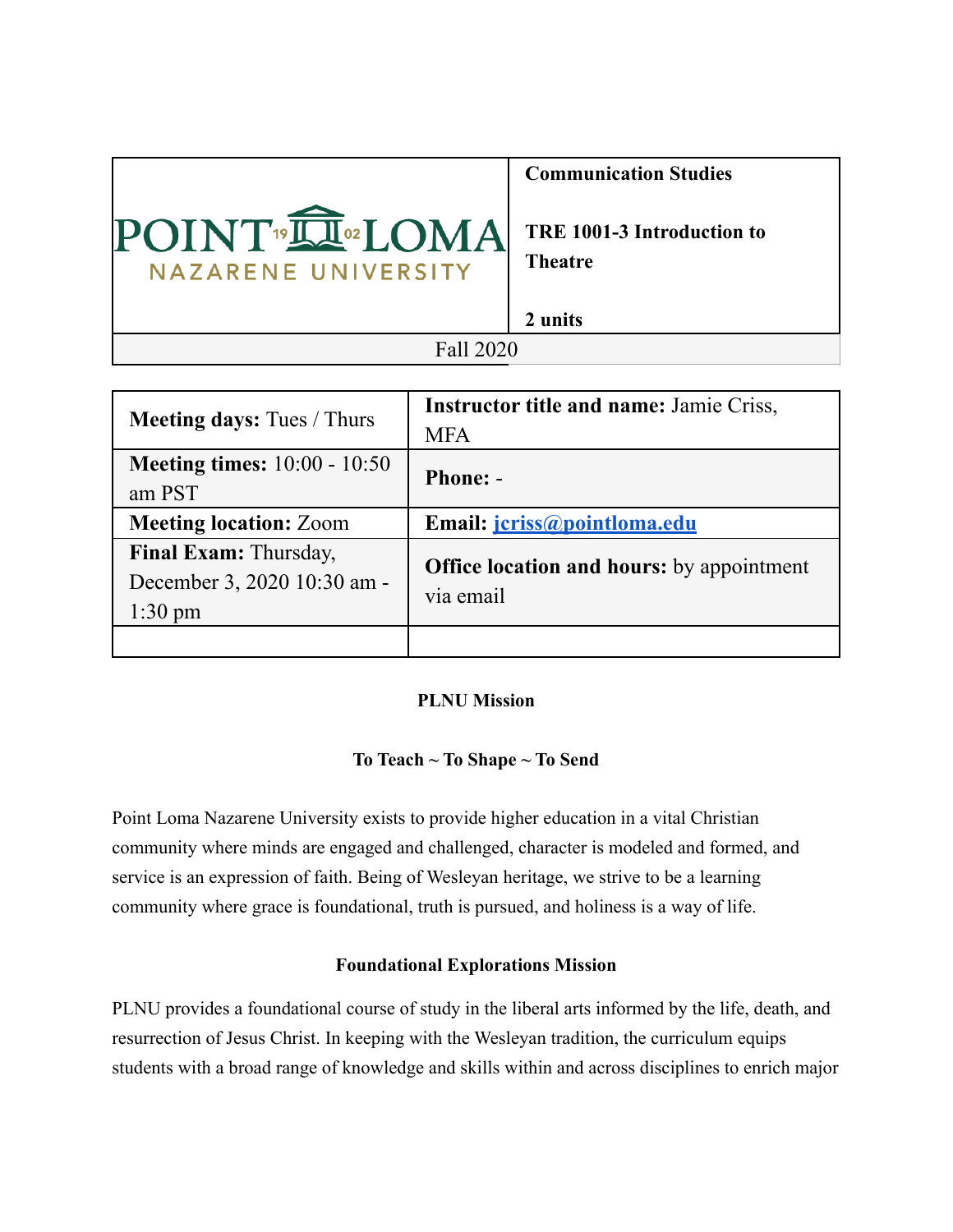study, lifelong learning, and vocational service as Christ-like participants in the world's diverse societies and culture.

## **COURSE DESCRIPTION**

Introductory theatre appreciation course. Historical and stylistic developments are studied as well as the elements of theatre. Includes basic terminology and instruction for aesthetic understanding of western theatre form.

# **COURSE LEARNING OUTCOMES**

At the end of the course, you should be able to do the following:

- 1. Understand the different aspects of theatre.
- 2. Identify and explain changes theatre has made throughout history.
- 3. Discuss where theatre is going in the future and imagine new possibilities.
- 4. Design and "produce" your own production.

# **FOUNDATIONAL EXPLORATIONS LEARNING OUTCOMES**

It is my hope that by the end of this class not only will you be familiar with technical terms, have an understanding of some theatre history and know what it takes to create a production, but that you will also understand the importance of presence, community, and artistic expression.

# **REQUIRED TEXTS AND RECOMMENDED STUDY RESOURCES**

Cassady, Marsh. *An Introduction to the Art of Theatre.* Colorado: Meriwether Publishing.

# **COURSE CREDIT HOUR INFORMATION**

In the interest of providing sufficient time to accomplish the stated Course Learning Outcomes, this class meets the PLNU credit hour policy for a 2 unit class delivered over 15 weeks. It is anticipated that students will spend a minimum of 37.5 participation hours per credit hour on their coursework. For this course, students will spend an estimated 75 total hours meeting the course learning outcomes. The time estimations are provided in the Canvas modules.

# **ASSESSMENT AND GRADING**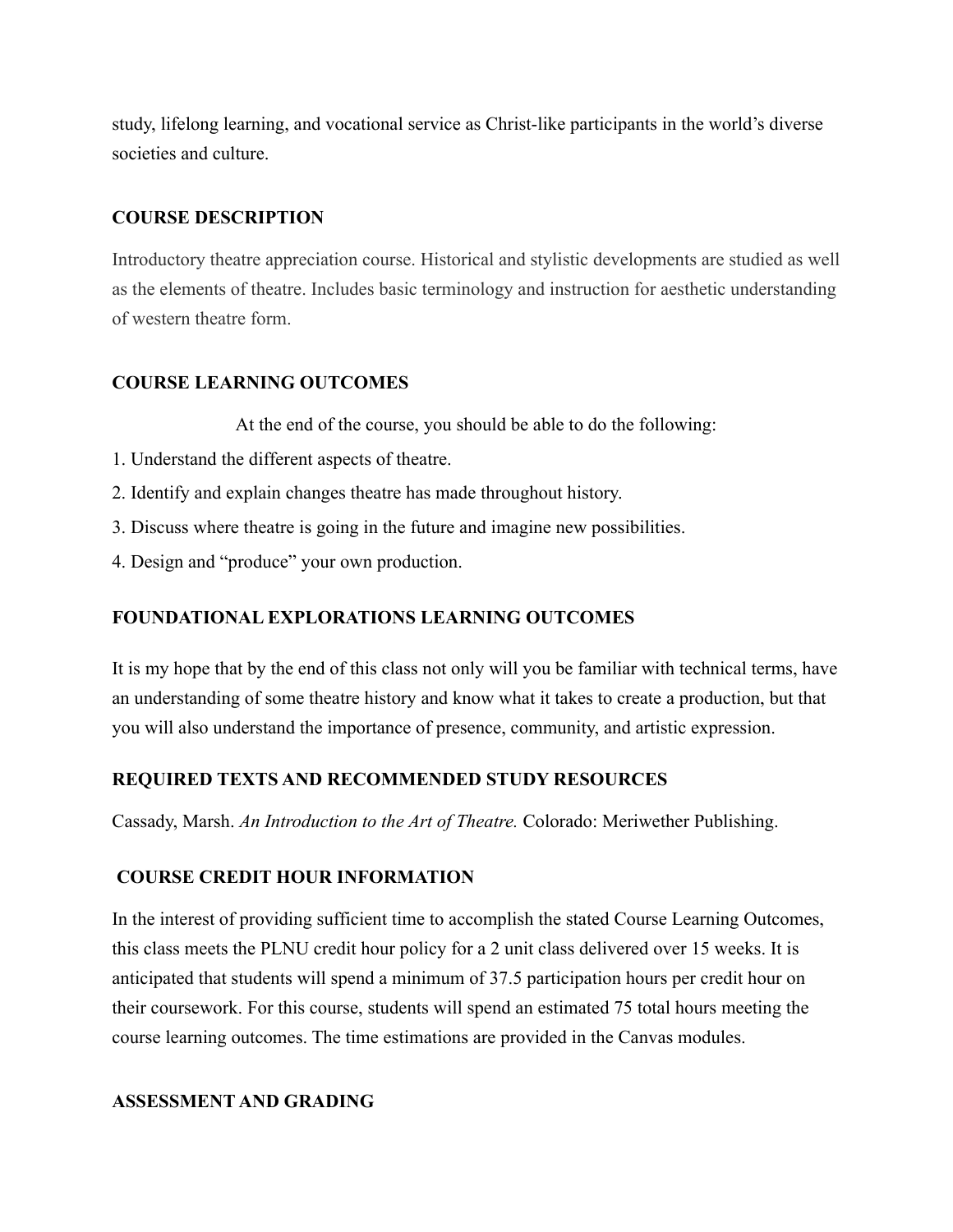| <b>Sample Standard Grade Scale Based on Percentages</b> |               |             |               |                |  |
|---------------------------------------------------------|---------------|-------------|---------------|----------------|--|
|                                                         |               |             |               |                |  |
| A 93-100                                                | $B + 87 - 89$ | $C+77-79$   | $D+67-69$     | F Less than 59 |  |
| $A - 90 - 92$                                           | 83-86         | $C$ 73-76   | $D$ 63-66     |                |  |
|                                                         | $B - 80 - 82$ | $ C-70-72 $ | $D - 60 - 62$ |                |  |

Grades will be based on the following:

# **STATE AUTHORIZATION**

State authorization is a formal determination by a state that Point Loma Nazarene University is approved to conduct activities regulated by that state. In certain states outside California, Point Loma Nazarene University is not authorized to enroll online (distance education) students. If a student moves to another state after admission to the program and/or enrollment in an online course, continuation within the program and/or course will depend on whether Point Loma Nazarene University is authorized to offer distance education courses in that state. It is the student's responsibility to notify the institution of any change in his or her physical location. Refer to the map on **State Authorization** to view which states allow online (distance education) outside of California.

# **INCOMPLETES AND LATE ASSIGNMENTS**

All assignments are to be submitted/turned in by the beginning of the class session when they are due—including assignments posted in Canvas. Incompletes will only be assigned in extremely unusual circumstances.

# **PLNU COPYRIGHT POLICY**

Point Loma Nazarene University, as a non-profit educational institution, is entitled by law to use materials protected by the US Copyright Act for classroom education. Any use of those materials outside the class may violate the law.

### **PLNU ACADEMIC HONESTY POLICY**

Students should demonstrate academic honesty by doing original work and by giving appropriate credit to the ideas of others. Academic dishonesty is the act of presenting information, ideas, and/ or concepts as one's own when in reality they are the results of another person's creativity and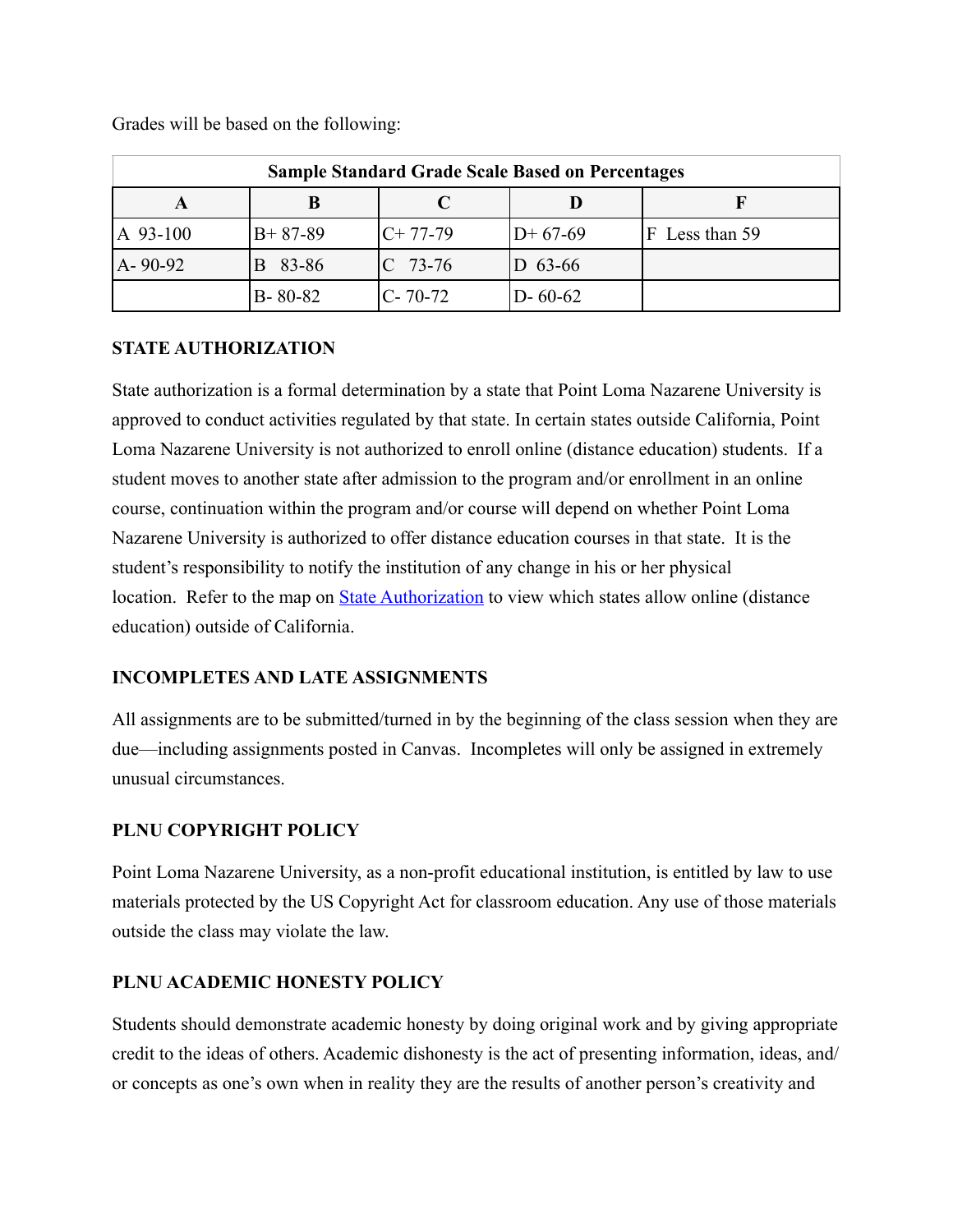effort. A faculty member who believes a situation involving academic dishonesty has been detected may assign a failing grade for that assignment or examination, or, depending on the seriousness of the offense, for the course. Faculty should follow and students may appeal using the procedure in the university Catalog. See [Academic Policies](https://catalog.pointloma.edu/content.php?catoid=41&navoid=2435#Academic_Honesty) for definitions of kinds of academic dishonesty and for further policy information.

# **PLNU ACADEMIC ACCOMMODATIONS POLICY**

While all students are expected to meet the minimum standards for completion of this course as established by the instructor, students with disabilities may require academic adjustments, modifications or auxiliary aids/services. At Point Loma Nazarene University (PLNU), these students are requested to register with the Disability Resource Center (DRC), located in the Bond Academic Center ([DRC@pointloma.edu](mailto:DRC@pointloma.edu) or 619-849-2486). The DRC's policies and procedures for assisting such students in the development of an appropriate academic adjustment plan (AP) allows PLNU to comply with Section 504 of the Rehabilitation Act and the Americans with Disabilities Act. Section 504 prohibits discrimination against students with special needs and guarantees all qualified students equal access to and benefits of PLNU programs and activities. After the student files the required documentation, the DRC, in conjunction with the student, will develop an AP to meet that student's specific learning needs. The DRC will thereafter email the student's AP to all faculty who teach courses in which the student is enrolled each semester. The AP must be implemented in all such courses.

If students do not wish to avail themselves of some or all of the elements of their AP in a particular course, it is the responsibility of those students to notify their professor in that course. PLNU highly recommends that DRC students speak with their professors during the first two weeks of each semester about the applicability of their AP in that particular course and/or if they do not desire to take advantage of some or all of the elements of their AP in that course.

# **PLNU ATTENDANCE AND PARTICIPATION POLICY**

Regular and punctual attendance at all **synchronous** class sessions is considered essential to optimum academic achievement. If the student is absent for more than 10 percent of class sessions (virtual or face-to-face), the faculty member will issue a written warning of deenrollment. If the absences exceed 20 percent, the student may be de-enrolled without notice until the university drop date or, after that date, receive the appropriate grade for their work and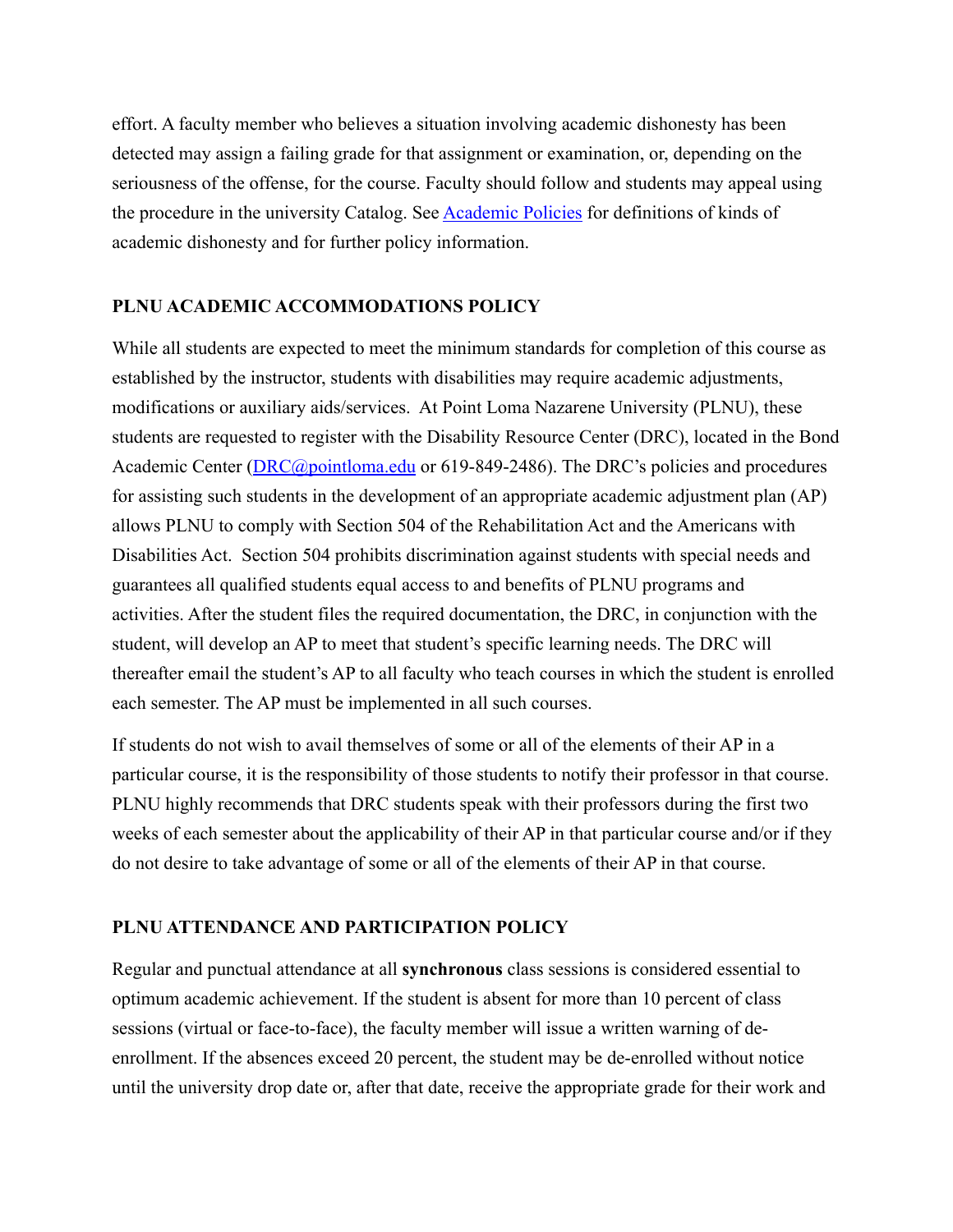participation. In some courses, a portion of the credit hour content will be delivered **asynchronously** and attendance will be determined by submitting the assignments by the posted due dates. See **Academic Policies** in the Undergraduate Academic Catalog. If absences exceed these limits but are due to university excused health issues, an exception will be granted.

### **Asynchronous Attendance/Participation Definition**

A day of attendance in asynchronous content is determined as contributing a substantive note, assignment, discussion, or submission by the posted due date. Failure to meet these standards will result in an absence for that day. Instructors will determine how many asynchronous attendance days are required each week.

# **SPIRITUAL CARE**

Please be aware PLNU strives to be a place where you grow as whole persons. To this end, we provide resources for our students to encounter God and grow in their Christian faith.

 If students have questions, a desire to meet with the chaplain or have prayer requests you can contact the [Office of Spiritual Development](https://www.pointloma.edu/offices/spiritual-development) 

# **USE OF TECHNOLOGY**

In order to be successful in the online environment, you'll need to meet the minimum technology and system requirements; please refer to the *[Technology and System Requirements](https://help.pointloma.edu/TDClient/1808/Portal/KB/ArticleDet?ID=108349)* information. Additionally, students are required to have headphone speakers compatible with their computer available to use. If a student is in need of technological resources please contact [student-tech](mailto:student-tech-request@pointloma.edu)[request@pointloma.edu.](mailto:student-tech-request@pointloma.edu)

Problems with technology do not relieve you of the responsibility of participating, turning in your assignments, or completing your class work.

# **ASSIGNMENTS AT-A-GLANCE**

### **Discussion Boards**

You will be required to participate in discussion boards on Thursdays when we do not meet on Zoom. The subject matter will adhere to questions regarding the text you have read and the